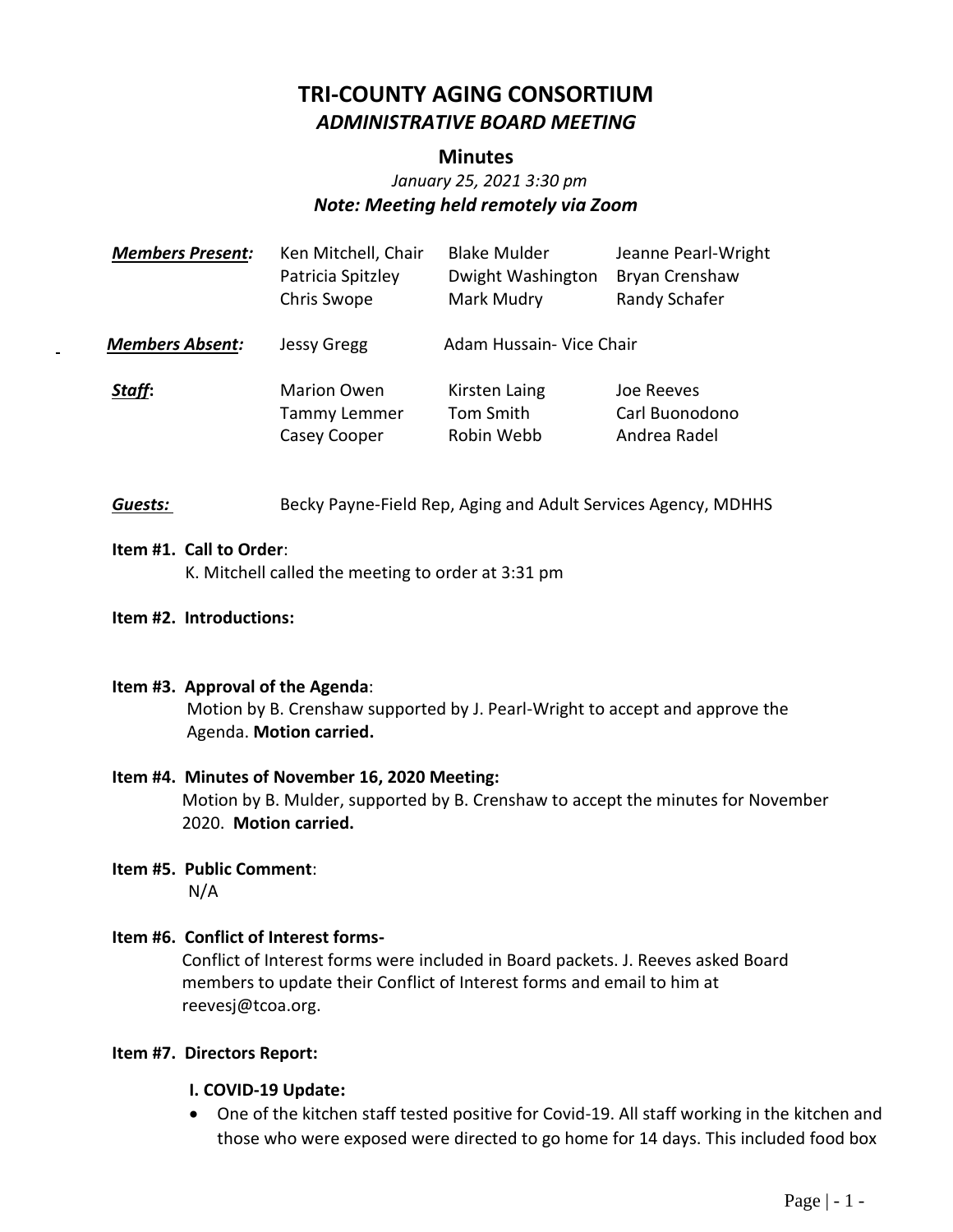assemblers, van drivers, supervisors (including Carl Buonodono- Nutrition Director, and Antoine Johnson, the Food Production Manager). The following action was taken:

- o All Meals on Wheels (MOW) clients were contacted. Clients are receiving 5-7 meals currently on a weekly basis. Clients have shelf stable meals for this type of event. Calls confirming that the client has sufficient food are being made.
- o Plans were developed to have out-county MOW staff and volunteers take over assembling and delivering the meals to out-county drop off sites for volunteers to pick up and deliver as usual.
- $\circ$  After thoroughly disinfecting the kitchen, per protocols, meals were delivered to senior housing complexes in Lansing by volunteers.
- $\circ$  The remainder of the meals (400) are being provided and delivered through the Mom's Meals program.
- TCOA is working with local health departments to assist older adults with obtaining the COVID vaccine, specifically those who are medically frail. We are contacting clients receiving services through Project Choice and MOW to assess whether they have received the vaccine, are interested in receiving and what we can do to assist.
- Many of the in-home care and adult foster care providers we contract with to provide services are receiving the vaccines for both direct care staff and clients.
- We distributed another round of KN-95 masks to providers and clients. We received 60,000 masks through AASA (Aging and Adult Services). We have distributed over 200,000 PPE.
- As previously reported, most of the TCOA services and programs continue.

### **II. Other:**

- Office renovations are complete.
- The \$2/hour increase to direct care workers (DCW) providing services through MDHHS programs, including MI Choice (Project Choices) has been extended through the end of February. Advocacy for this increase continues around the state to make this permanent. There are signs that legislatures and the governor are supportive of this increase.
- Ingham County Board of Commissioners passed the resolution to authorize a contract with TCOA for the Elder Services Millage and we are in the process of amending existing contracts with providers and hiring staff pertinent to the Millage services and activities.

# **Item #8. Planning, Advocacy & Development:**

# **A. FFI Allocation Resolution:**

C. Cooper presented the FFI Allocation Resolution to increase the Crisis Program budget by \$5,000 from the additional funds donated.

# **B. 2021 Advisory Council Appointment Resolution:**

T. Lemmer presented the Advisory Council appointment for three-year term beginning of January 1, 2021 and ending December 31, 2023. Motion by B. Crenshaw supported of J. Pearl Wright approved the Advisory Council appointment. **Motion carried.**